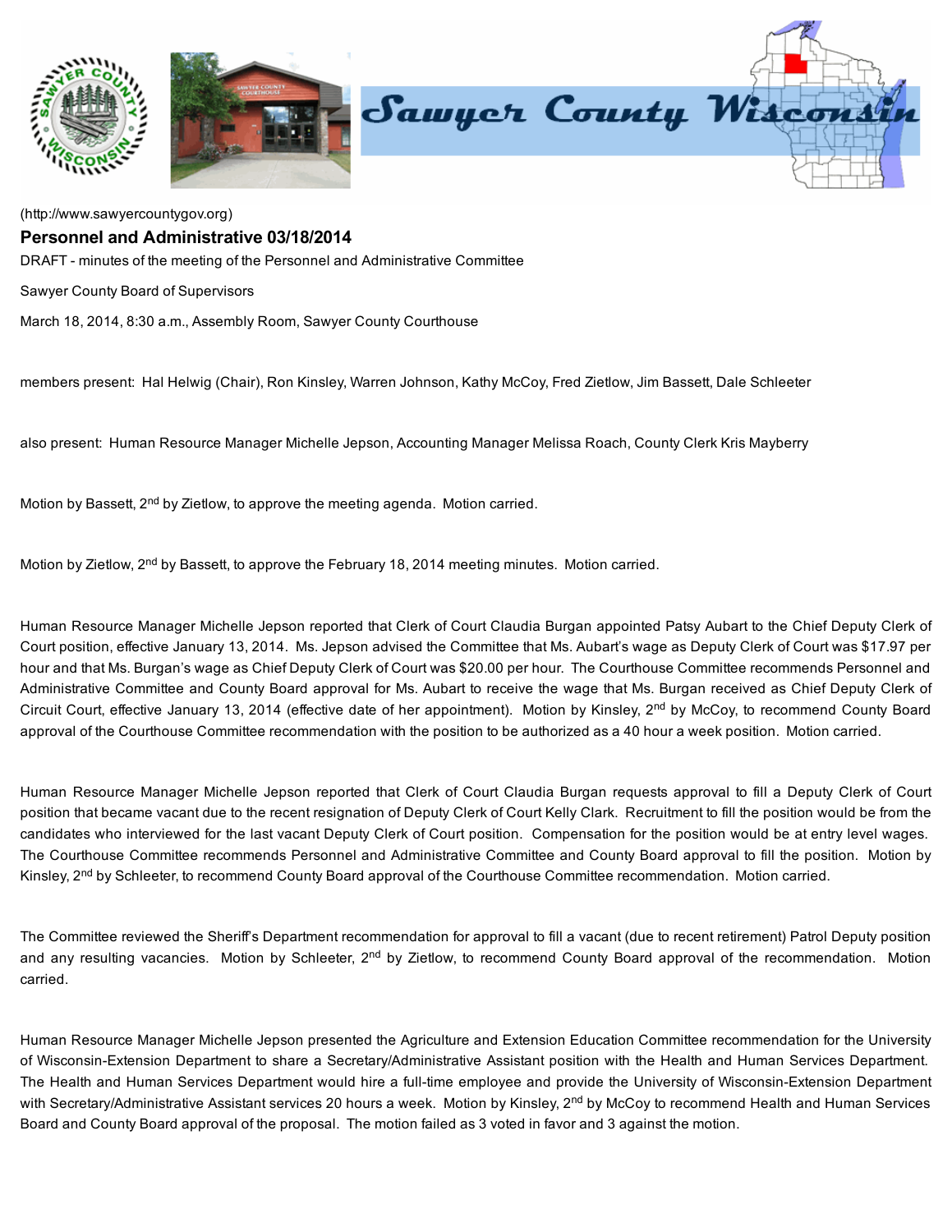Human Resource Manager Michelle Jepson presented the Property and Airport Committee recommendation to approve Maintenance Department Supervisor Tim Hagberg's request for approval to fill a vacant budgeted Mechanic position in the Maintenance Department. Motion by Johnson, 2<sup>nd</sup> by McCoy, to recommend County Board approval of the request with the wages for the position to be \$18-21 per hour. Motion carried.

Sawyer County Highway Commissioner Gary Gedart presented the concerns of the Highway Department with new accounting procedures implemented by Accounting Manager Melissa Roach prohibiting departments from establishing new vendors and changing addresses in the New World accounting software system. The department noted that the new procedure delays the accounts payable process. Ms. Roach countered that the new procedure is in line with accounting standards but offered to meet with Mr. Gedart and Highway Department Office Manager Janeen Abric to address the Highway Department concerns.

The Committee discussed that Accounting Manager Melissa Roach and Ambulance Service Department Director Laurie Smith have been meeting to assess whether to continue utilizing LifeQuest as a private contractor for the collection of charges to users of the Sawyer County Ambulance Service or whether Ambulance Service billing should be done by County personnel.

The Committee discussed that compensation for 2015 through 2018 needs to be established for the elected Clerk of Circuit Court, Sheriff, and Coroner positions before April 15, 2014, the first date when nomination papers for election to those offices may be circulated. Human Resource Manager Michelle Jepson had provided the Committee with summaries of comparable compensation for the positions in other Wisconsin counties.

Motion by Kinsley, 2<sup>nd</sup> by Johnson, to recommend County Board approval of a 2.5% increase effective January 1, 2015, a 2.5% increase effective January 1, 2016, a 1% increase effective January 1, 2017, and a 1% increase effective January 1, 2018 for the salary for the Sheriff position. Motion carried.

Motion by Johnson, 2<sup>nd</sup> by McCoy, to recommend County Board approval of a 2.5% increase effective January 1, 2015, a 2.5% increase effective January 1, 2016, a 1% increase effective January 1, 2017, and a 1% increase effective January 1, 2018 for the salary for the Clerk of Circuit Court position. Motion carried.

Motion by Johnson, 2<sup>nd</sup> by Zietlow, to recommend County Board approval of a 2.5% increase effective January 1, 2015, a 2.5% increase effective January 1, 2016, a 1% increase effective January 1, 2017, and a 1% increase effective January 1, 2018 for the base salary for the Coroner position. All other compensation for the position would remain the same. Motion carried.

The Committee discussed that Emergency Government Department Director Pat Sanchez reported to the Finance Committee that there are remaining issues with the County's communication radio system that need to be resolved and that the contract with John Kruk to address those issues expired at the end of February. Ms. Sanchez requested additional funding for Mr. Kruk to continue working to resolve the issues. The Public Safety Committee recommends that Ms. Sanchez's request for additional funding be considered. Ms. Sanchez presented the Finance Committee with options to address the issues, including an extension of the contract with Mr. Kruk or approving the employment of Mr. Kruk as a full-time Paramedic allowing Mr. Kruk to work on the communication system issues 8-16 hours a week. Ms. Sanchez also suggested several options to seek funding from nonCounty users of the system to support the additional expenses of contracting with or employing Mr. Kruk. Ms. Sanchez indicated that she is organizing a meeting of the users of the communications system to be sure all the user issues are addressed. The Finance Committee recommends approval to extend Mr. Kruk's contract for an additional 3 months with the funds (\$4,200) to come from the Contingency Fund Account of the General Fund of the 2014 Sawyer County Budget. Motion by McCoy, 2<sup>nd</sup> by Johnson, to recommend County Board approval of the Finance Committee recommendation. Motion carried.

County Clerk Kris Mayberry advised the Committee that, at a meeting of County department heads concerning the need for establishing a procedure to review, prioritize, and reduce the County's expenditures during 2014, several department heads suggested that the County Board consider supporting an additional county sales tax and/or presenting a voter referendum to approve exceeding the levy limit to provide additional revenue for the County. The Committee referred those suggestions to the County Board.